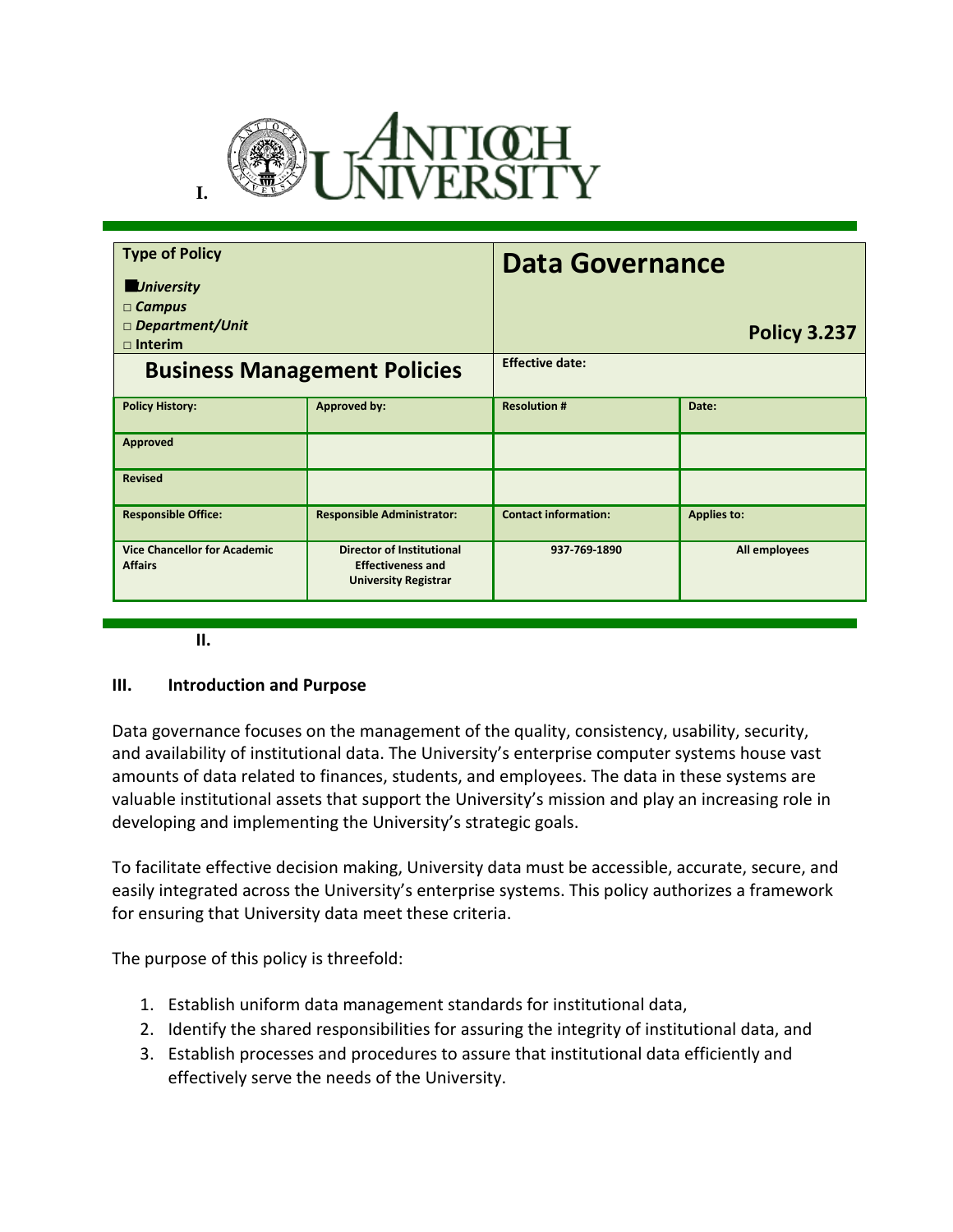## **IV. Scope of this Policy**

The scope of this policy is limited to Institutional Data. For the purpose of this policy, Institutional Data is defined as data in any form, location, or unit that meets one or more of the following criteria:

- A.——It is subject to a legal obligation requiring the university to responsibly manage the data
- B. It is substantive and relevant to the planning, managing, operating, documenting staffing, or auditing of one or more major administrative functions, or multiple organizational units, of the university
- C. It is included in an official university report
- D. It is clinical data or research data that is expressly identified as work for hire under the university's Intellectual Property Policy (5.503) and for which intellectual property rights are deemed to be held by the University
- E. It is used to derive any data element that meets the above criteria

Institutional Data includes the data housed in and retrieved from the University's enterprise systems as well as complementary systems that are supported by University IT and are managed by central University offices. University data may be used in University operations, institutional decision making, required reporting, official administrative reports, or may be shared with third parties.

This policy applies to

- All employees whose job responsibilities include inputting, safeguarding, retrieving, or using Institutional Data, and to those who supervise such individuals.
- The University and all of its campuses, schools, programs, institutes, and administrative and auxiliary units.
- All Institutional Data regardless of means or location of storage. Therefore, this policy applies to source data systems and data extracted from those source data systems, as well as data stored in any data repository.

The following types of data are excluded from the scope of this policy:

- Data in systems managed by the psychological services and counseling centers, which have their own data governance structure and information technology security infrastructure.
- Data provided to the University by external entities for research and other purposes, which are governed by the terms of the applicable data-sharing agreements.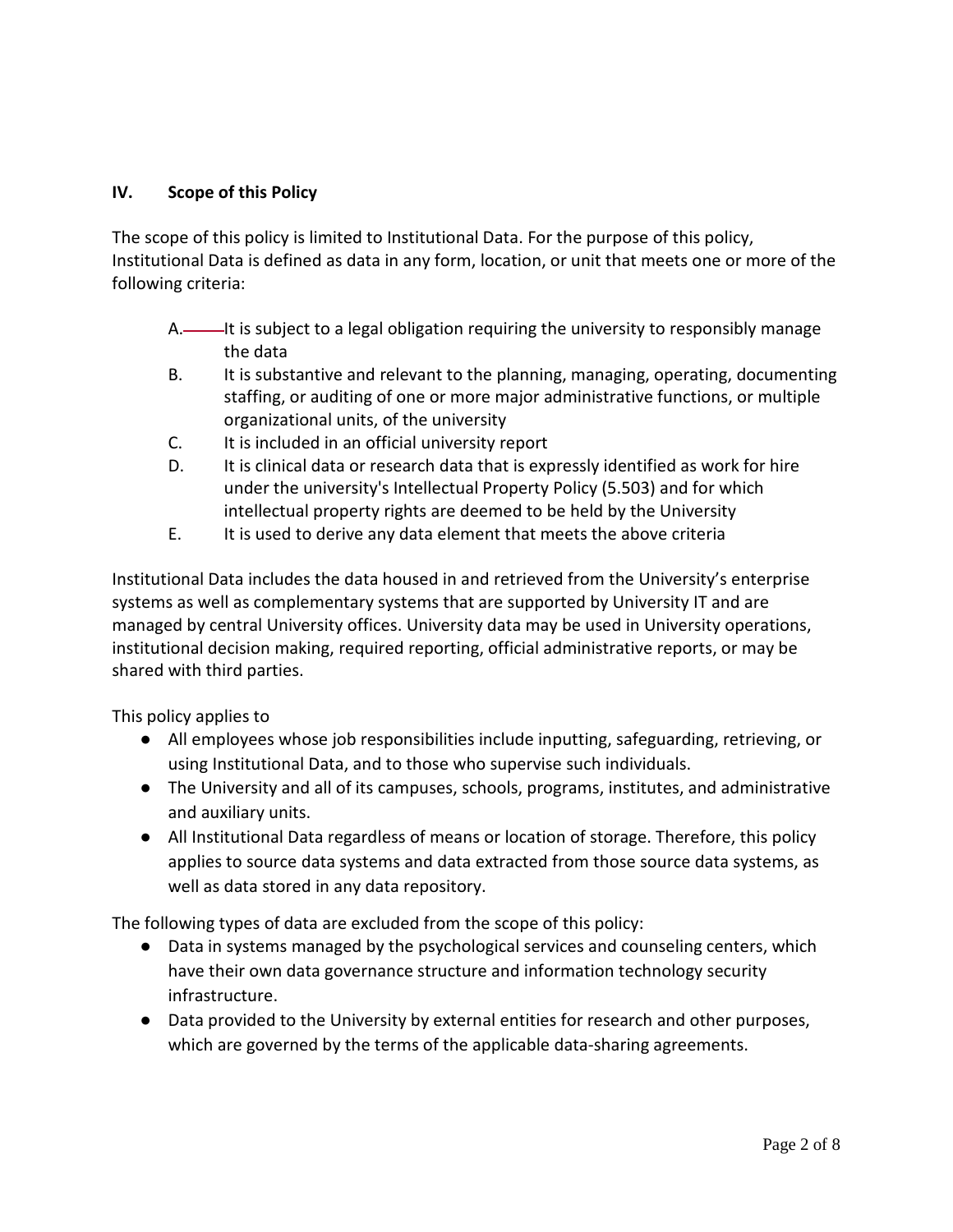- Data that are created by individual employees or departments for informal planning and administration, for which supplemental information technology systems are created and managed by departments.
- Data collected for the purposes of scholarly research that are not considered works for hire. The ownership of such data is governed by Intellectual Property Policy 5.503.

## **V. Guiding Principles**

- 1. In order for the University to effectively manage and safeguard its Institutional Data, procedures must be in place to guide appropriate access to Institutional Data, ensure the security of Institutional Data, and provide a means to address procedural exceptions. It is necessary for all employees who deal with Institutional Data to be trained and informed about data security.
- 2. Role definitions of individuals with data responsibilities and of eligible users are necessary to support data integrity and security.
- 3. Sharing Institutional Data between academic and/or administrative units within the University should be facilitated where appropriate, subject to appropriate security restrictions as recommended by Data Stewards and ratified by Data Trustees.
- 4. Implementation of this policy will reinforce, wherever possible, a uniform set of definitions for commonly consumed data throughout the University.
- 5. Integration of Institutional Data across the University should be encouraged to foster data accuracy and uniformity, consistent with AU's institutional complexity, various data systems, and differing data formats. This should result in reduced duplication of data and greater data accuracy.
- 6. Institutional Data should be safeguarded to maintain the confidentiality and privacy of personally identified and personally identifiable information.

## **VI. Data Administration**

## **A. University Ownership of Institutional Data**

All Institutional Data are owned by Antioch University. As such, all members of the University community have the obligation to appropriately use and safeguard the asset, in all formats and in all locations.

### **B. Stewardship**

Data stewardship is the accountability and responsibility for data and the processes that ensure effective control and use of data assets. Data stewardship includes, but is not limited to, establishing guidelines around the collection, analysis, reporting and use of Institutional Data; creating and managing core metadata; documenting rules and standards; managing data quality and integrity issues; and executing operational data governance activities.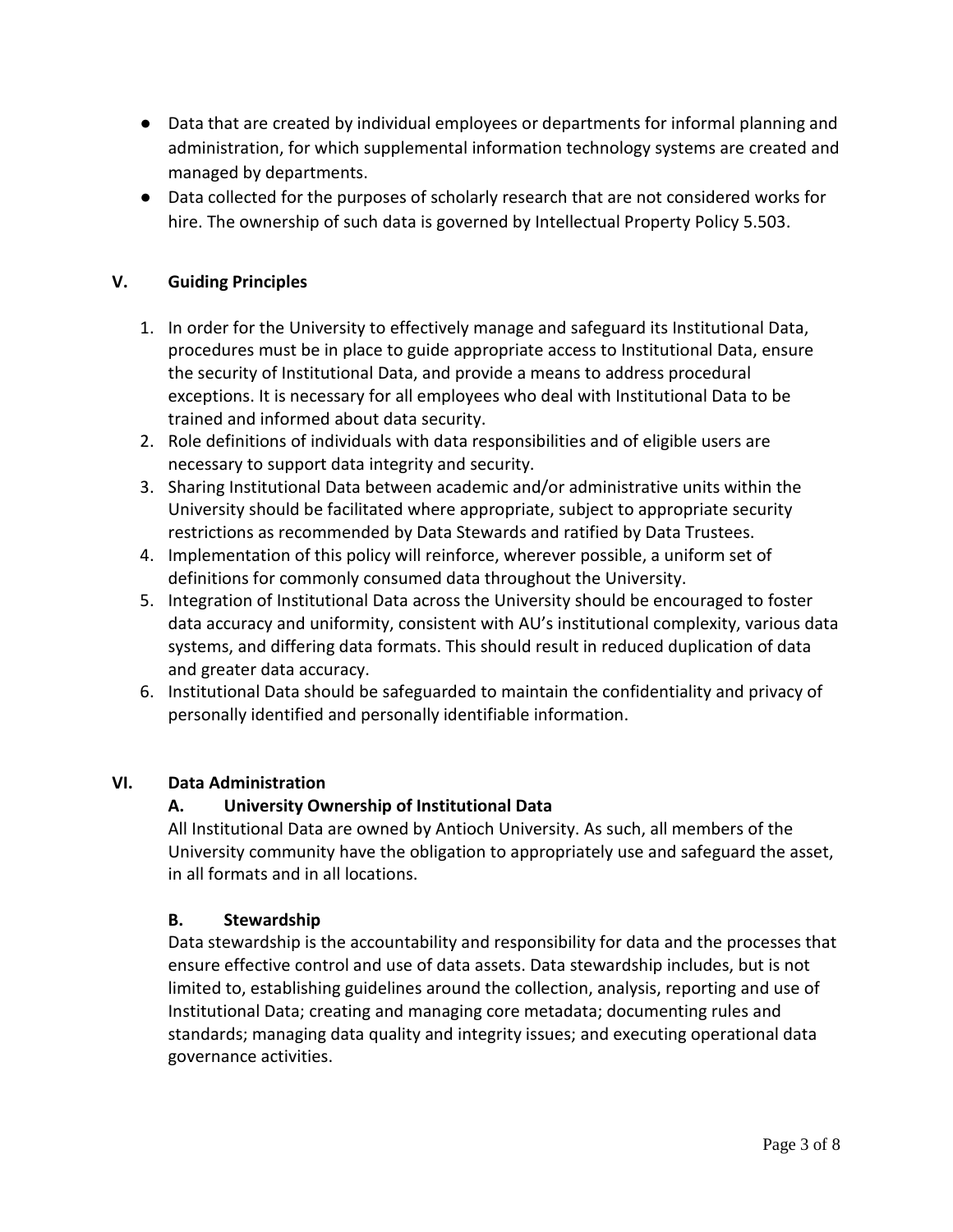The roles and responsibilities for safeguarding and classifying the Institutional Data assets are defined below in section VII. Data Management Roles and Responsibilities.

# **C. Data Classification and Safeguarding**

To ensure proper handling and sharing of data based on sensitivity and criticality of the information, data classifications and associated safeguards are addressed in the University's Information Security Policy (8.105) and are included by reference in this policy.

# **D. Access and Confidentiality**

Generally, access to Institutional Data will be granted only to individuals who are employees, contracted employees, or volunteers of the institution and who need access to the data to perform assigned duties. Such access will be provided upon approval of the appropriate Data Steward and may require approval of a Data Trustee.

Improper release, maintenance, or disposal of Institutional Data may be damaging to the college community and exposes Antioch University to significant risk and possible legal action. Those granted access to college data must comply with the following guidelines.

1. Maintenance of data must strictly adhere to the policies and procedures of the University. Data may not be altered or changed except in the usual course of business.

2. Data may not be released to third parties or others at the University who do not have access to the data without the consent of the appropriate Data Steward.

3. Any release of data must always be done in compliance with FERPA and HIPAA regulations.

4. Access to and use of data is restricted to the scope of an individual's work. Data should not be viewed or analyzed for purposes outside of official business.

5. Data Users, as defined below, may not grant access to data. If data needs to be shared with others, the appropriate data steward needs to authorize access to that data. All security and computer use policies must be adhered to (see Acceptable Use of Electronic Resources Policy #8.101, Email Use Policy #8.103, and Information Security Policy #8.105).

# **VII. Data Management Roles and Responsibilities**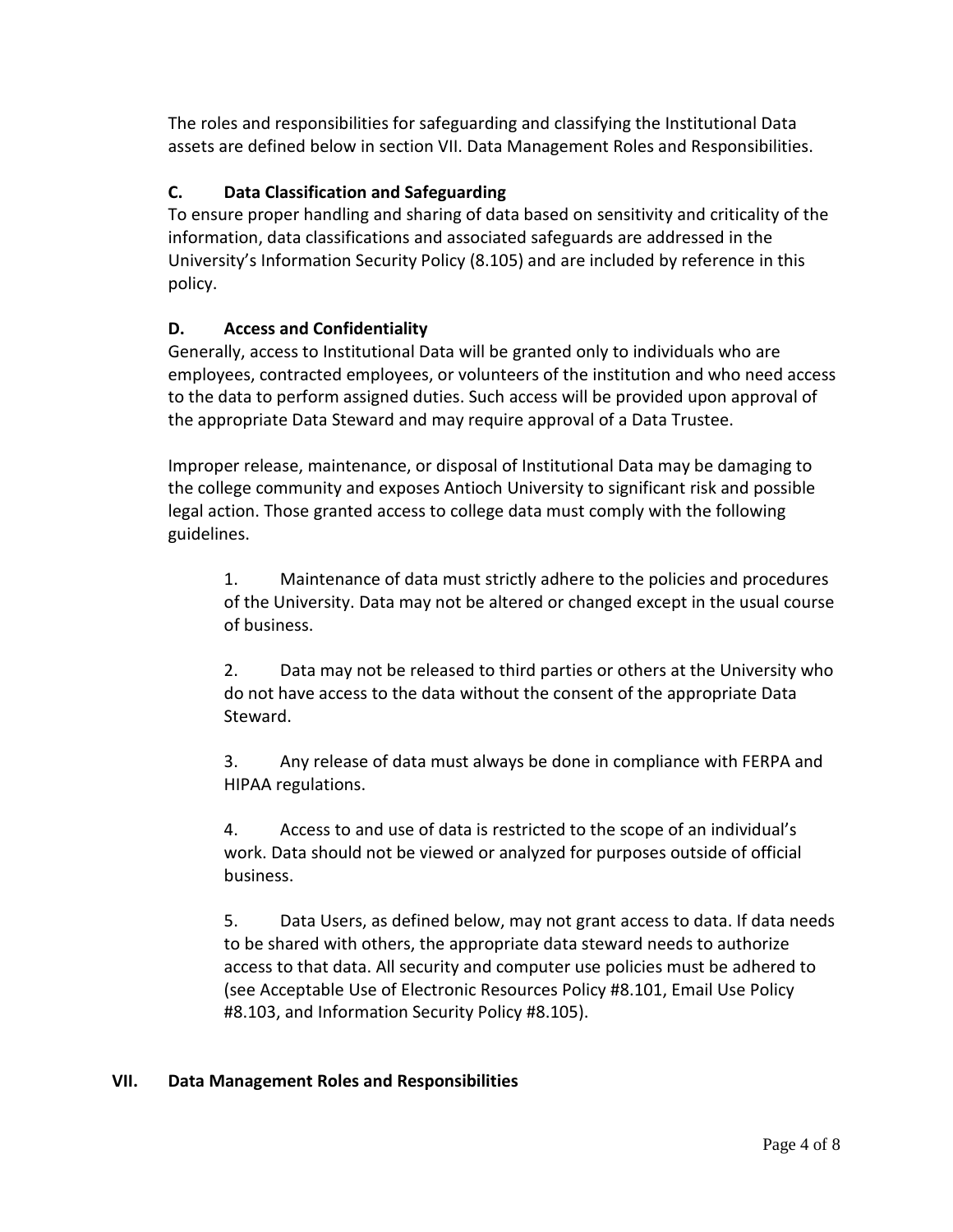Several roles and responsibilities govern the management of, access to, and accountability for institutional data.

## Data Governance Committee

This committee is co-chaired by the University Director of Institutional Effectiveness and the Associate Vice Chancellor for Academic Affairs or designee, and is comprised of Data Stewards from across all functions of the University. The Data Governance Committee is responsible for the following tasks:

- Establish data stewards for each data element and confirm processes are in place to ensure data is being accurately recorded.
- Create and oversee processes and procedures by which all external reports are reviewed for completeness and accuracy before they are released.
- Work with stakeholders to assess the need for additional data elements and determine the best location for those elements to be stored.
- Establish and maintain policies governing user access to institutional data that follow best practices and are compliant with federal and state regulations.
- Adopt, communicate, and oversee implementation of University-wide standards for data administration aspects of business processes, data definitions, data dictionaries, data warehouse elements, and business intelligence tools.
- Engage in priority-setting and policy setting as related to the above.
- Recommend and coordinate structures and subcommittees to work on specific data issues; invite other individuals to participate on the Committee as needed.

### Data Trustees

Data Trustees are members of the University Leadership Council or their designees who have planning, policy-level, and management responsibility for data within their functional areas. By understanding the planning needs of the institution, they are able to anticipate how data will be used to meet institutional needs. Data Trustees approve and implement policy and administrative decisions that promote data quality, security, integration, and alignment.

## Data Stewards

Data Stewards are University employees who have direct operational-level responsibility for the management of one or more types of institutional data. Data stewards are responsible for implementing data standards, monitoring data quality, and handling inquiries about data. Data stewards safeguard the data from unauthorized access and abuse through established security and authorization procedures and educational programs. They authorize the use of data within their functional areas and monitor this use to verify appropriate data access. Data Stewards are assigned by the Data Trustees and are generally directors or managers.

### Data Custodians

Data Custodians are business analysts, subject matter experts or technical professionals responsible for the management and operation of institutional data sources. They are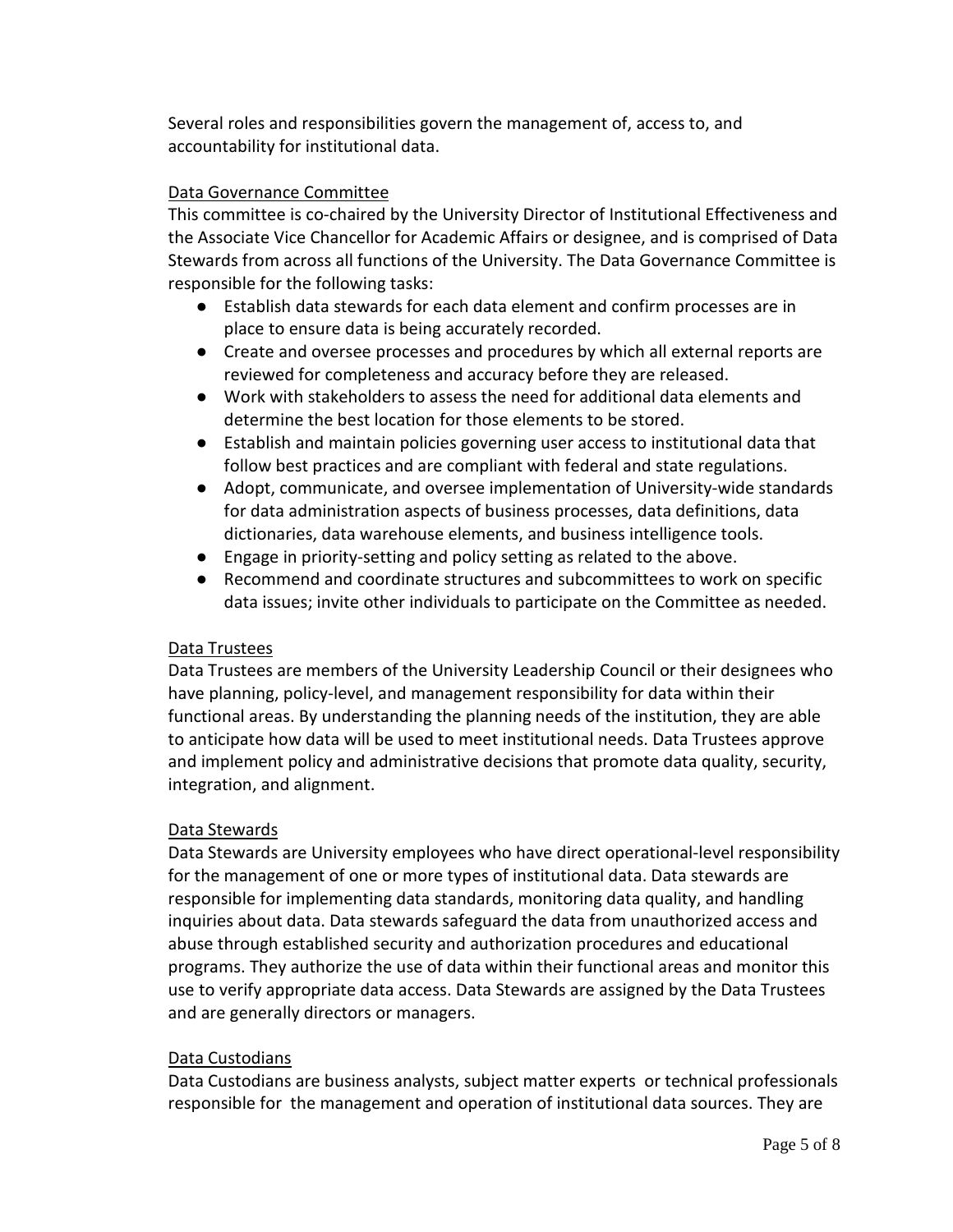responsible for acquiring, validating, maintaining, storing and processing required data to ensure accessibility, reliability, and timeliness for data consumers. Custodians also participate in setting data governance priorities.

### Data Users

Data Users are University employees or other University affiliates who have been granted access to Institutional Data in order to perform assigned duties or in fulfillment of assigned roles or functions within the University.

The organizational scheme for Data Trustees and Data Stewards by administrative data area is presented below:

| <b>Institutional Area</b> | <b>Functional Business</b><br>Area | <b>Data Trustee</b>                             | <b>Data Steward</b>                                                                     |
|---------------------------|------------------------------------|-------------------------------------------------|-----------------------------------------------------------------------------------------|
| <b>Academic Affairs</b>   | Accreditation                      | Vice Chancellor for<br><b>Academic Affairs</b>  | <b>Assistant Vice Chancellor for</b><br><b>Accreditation and Academic</b><br>Assessment |
| <b>Academic Affairs</b>   | Assessment                         | Vice Chancellor for<br><b>Academic Affairs</b>  | <b>Assistant Vice Chancellor for</b><br><b>Accreditation and Academic</b><br>Assessment |
| <b>Academic Affairs</b>   | Compliance                         | Vice Chancellor for<br><b>Academic Affairs</b>  | University Director for<br>Academic Compliance                                          |
| <b>Academic Affairs</b>   | Continuing<br>Education            | Vice Chancellor for<br><b>Academic Affairs</b>  | Program Manager, AU<br><b>Center for Continuing</b><br>Education                        |
| <b>Academic Affairs</b>   | Curriculum                         | Vice Chancellor for<br><b>Academic Affairs</b>  | <b>University Registrar</b>                                                             |
| <b>Academic Affairs</b>   | <b>Library Services</b>            | Vice Chancellor for<br><b>Academic Affairs</b>  | University Librarian                                                                    |
| <b>Academic Affairs</b>   | <b>Student Academic</b><br>Records | Vice Chancellor for<br><b>Academic Affairs</b>  | <b>University Registrar</b>                                                             |
| <b>Academic Affairs</b>   | <b>Student Success</b>             | Vice Chancellor for<br><b>Academic Affairs</b>  | University Director of<br><b>Student Success</b>                                        |
| Enrollment<br>Management  | Admissions                         | Vice Chancellor for<br>Enrollment<br>Management | <b>Executive Director of</b><br><b>University Admissions</b>                            |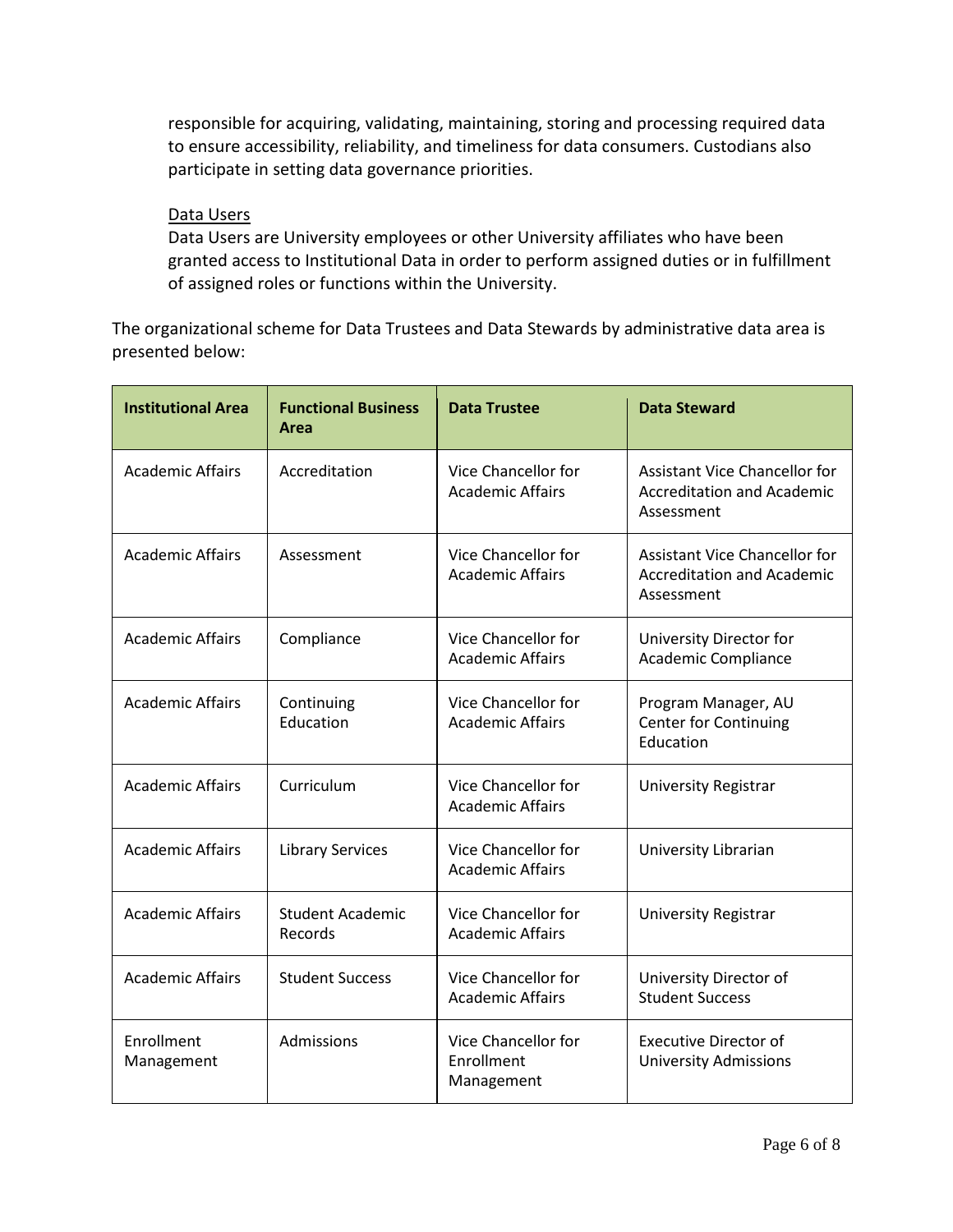| Enrollment<br>Management     | <b>Financial Aid</b>                       | Vice Chancellor for<br>Enrollment<br>Management        | <b>Executive Director of</b><br>University Financial Aid and<br>Scholarships |
|------------------------------|--------------------------------------------|--------------------------------------------------------|------------------------------------------------------------------------------|
| Enrollment<br>Management     | Marketing                                  | Vice Chancellor for<br>Enrollment<br>Management        | <b>Executive Director of</b><br>Marketing                                    |
| Enrollment<br>Management     | Operations                                 | <b>Vice Chancellor for</b><br>Enrollment<br>Management | <b>Executive Director of</b><br><b>University Admission</b><br>Operations    |
| Finance                      | <b>Accounts Payable</b>                    | Vice Chancellor for<br>Finance & CFO                   | Controller                                                                   |
| Finance                      | <b>Accounts Receivable</b>                 | Vice Chancellor for<br>Finance & CFO                   | Controller                                                                   |
| Finance                      | <b>Budget Planning</b>                     | Vice Chancellor for<br>Finance & CFO                   | <b>Executive Director of</b><br>Budget, Planning & Analysis                  |
| Finance                      | <b>Student Accounts</b>                    | Vice Chancellor for<br>Finance & CFO                   | <b>General Accounting</b><br>Manager                                         |
| <b>Human Resources</b>       | <b>Employee Positions</b><br>and Relations | Vice Chancellor, Human<br>Resources                    | <b>Chief Human Resources</b><br>Officer                                      |
| <b>Human Resources</b>       | Payroll & Benefits                         | Vice Chancellor, Human<br>Resources                    | <b>Chief Human Resources</b><br>Officer                                      |
| Institution-wide             | <b>Information Services</b>                | Vice Chancellor for<br>Finance & CFO                   | University Director of<br><b>Administrative Computing</b><br>Applications    |
| Institution-wide             | Institutional<br>Research                  | Vice Chancellor for<br><b>Academic Affairs</b>         | University Director of<br><b>Institutional Effectiveness</b>                 |
| Institutional<br>Advancement | <b>Alumni Relations</b>                    | Vice Chancellor for<br>Finance & CFO                   | <b>Director of Donor Relations</b>                                           |
| Institutional<br>Advancement | <b>Donor Relations</b>                     | <b>Vice Chancellor for</b><br>Finance & CFO            | <b>Director of Donor Relations</b>                                           |